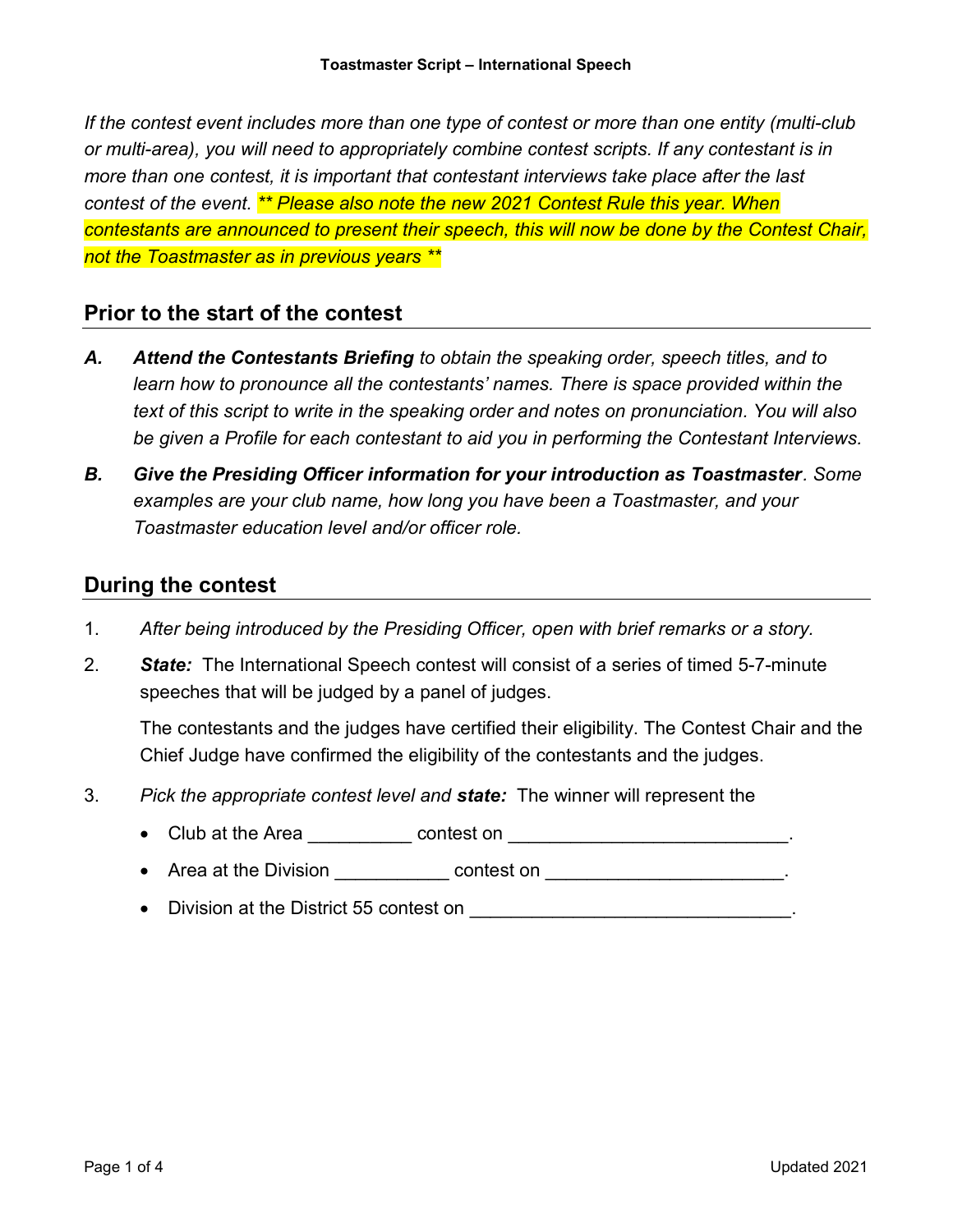- 4. State: These proceedings are designed to ensure that we run a fair contest and that each contestant is given a level playing field on which to compete. The following announcements are made in the interest of having a distraction-free environment for our contestants.
	- a. Please place all cell phones or other devices that make noise either off or on silent. Please mute yourself and remain muted unless you are asked to respond to the Contest Officials.
	- b. No photography or screenshots of the contestants are allowed during contestant speeches. Please put away cameras, smartphones, tablets, all devices that can take pictures. There will be photo opportunities after the speeches. Video recording is allowed only if the contestant and the Contest Chair have given their approval in advance. The Zoom host will record the contest at the direction of the Contest Chair.
	- c. Once the contest has begun, members of the audience are asked to refrain from leaving and/or re-entering the main Zoom room or from public chatting. If you must leave, please do so during the times of silence between contestant speeches. The sergeant-at-arms will not allow anyone to enter the room during a contestant's speech. Members of the audience are asked to stop sharing video during the contest, with the exception of the Timer.
- 5. Ask: Mister / Madam Contest Chair, have all the contestants been briefed, are all the contestants present, and are we ready to proceed with the contest?

Wait for a verbal affirmative reply.

6. Ask: Mister / Madam Chief Judge, have all the Contest Officials been briefed and are we ready to proceed with the contest?

Wait for a verbal affirmative reply.

- 7. State: In order to allow the judges time to mark their judging forms, we will have one minute of silence after each contestant's speech and we will have silence after the last contestant's speech until all the ballots have been submitted to the Chief Judge.
- 8. Ask: Timekeepers, will one of you signal me when one minute has elapsed between contestant speeches?

Wait for a verbal affirmative reply.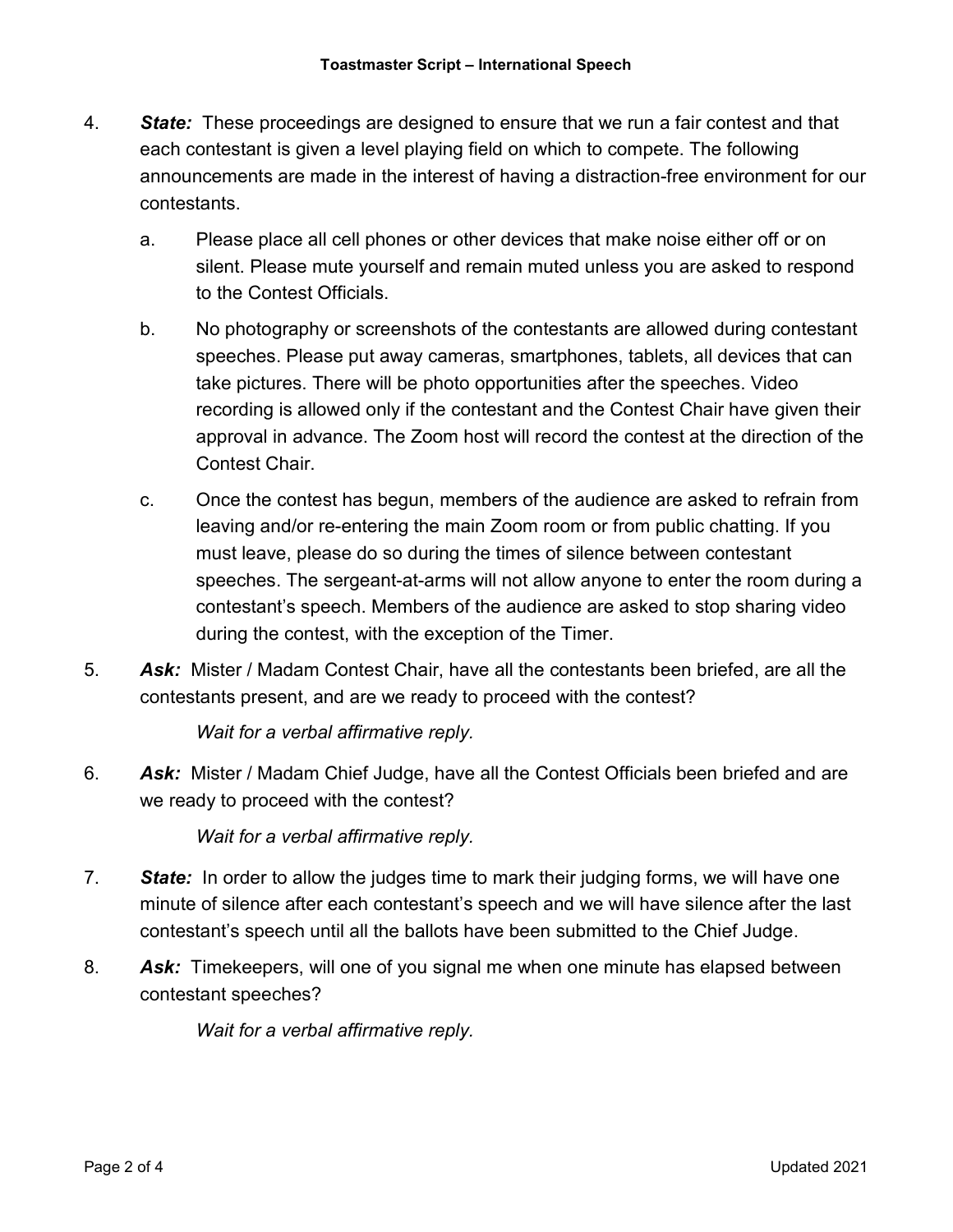9. State: The speaking order for the contest was determined earlier by having our contestants draw for position. The order for the contest will be:

## Do not read the speech title at this point - just read the speaking order.

| Title: |  |
|--------|--|